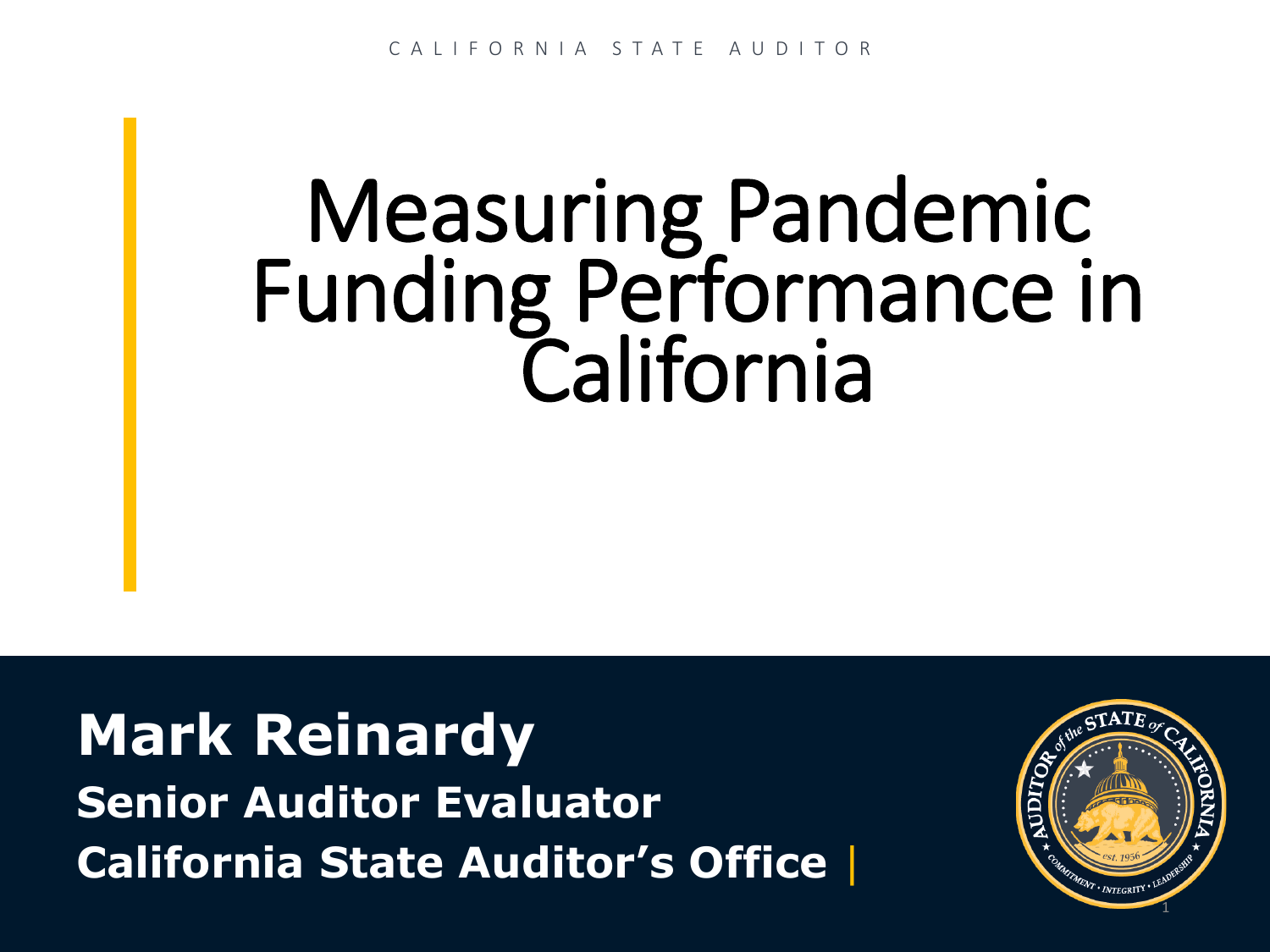## **Responsibilities of the CSA**

- **Single Audit of California**
- **Performance audits directed by the Legislature and State Law**
- **State High Risk list performance audits**

**Local High Risk Dashboard and performance audits**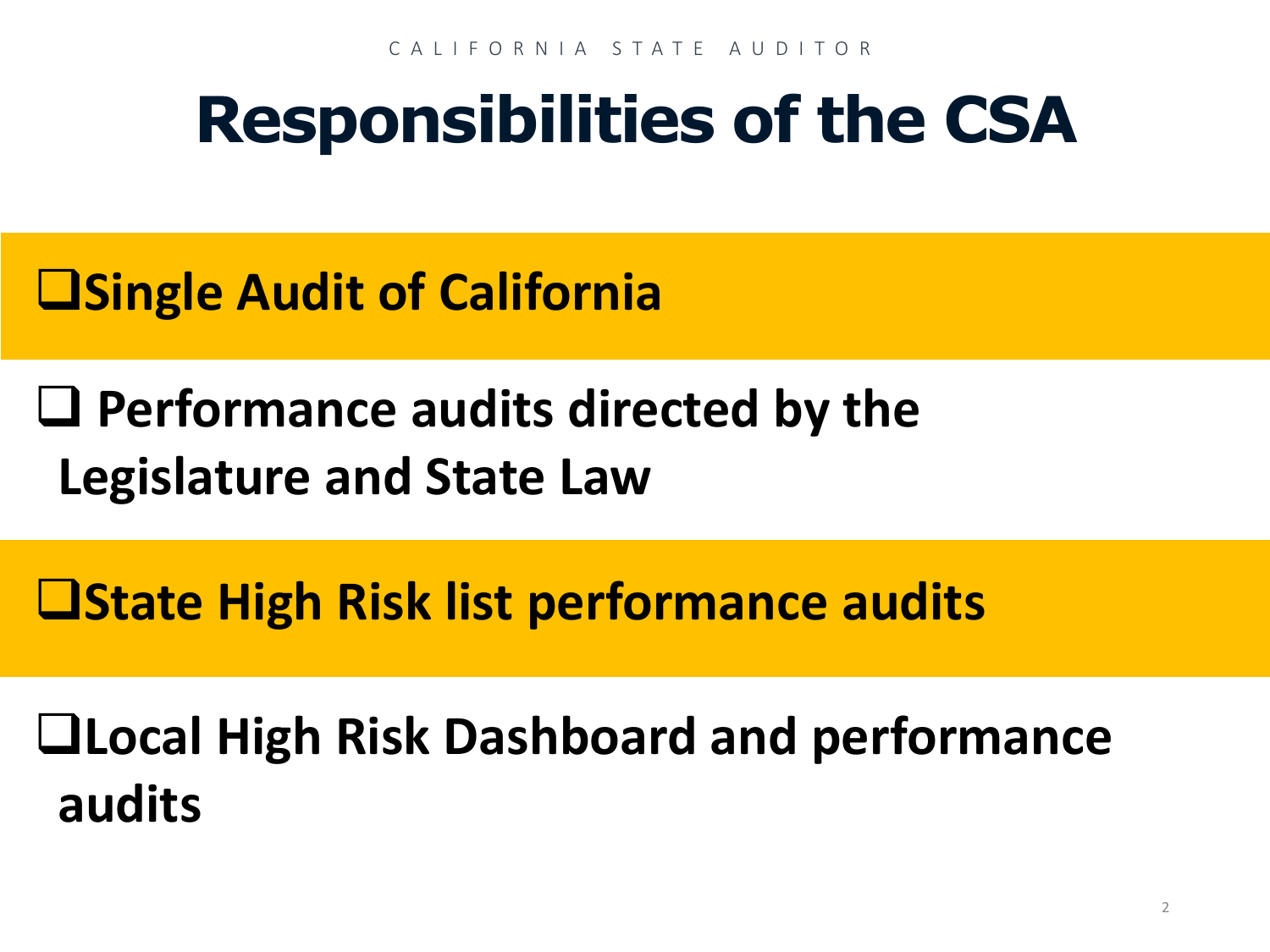CALIFORNIA STATE AUDITOR

## **Federal COVID-19 Funding for California Agencies**

- **CARES Act and related acts—\$196 billion**
- **CRRSA—\$33 billion**
- **ARPA—\$90 billion**

**Source: California Department of Finance's estimates of the amounts that California state agencies will receive.**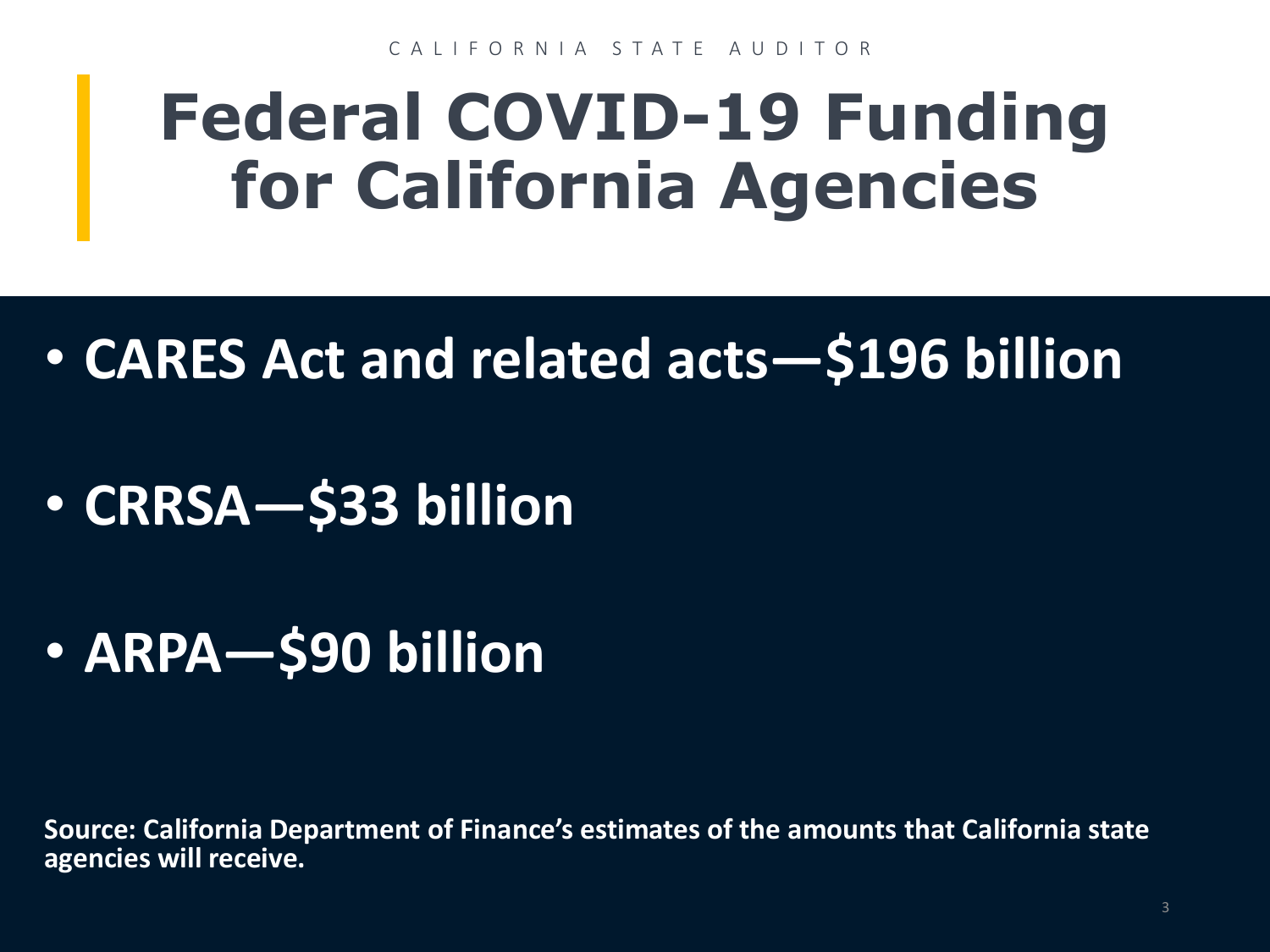## **CSA's State High Risk Program**

 **CSA can determine an issue as high risk to the State**

 **Risk of waste, fraud, abuse, mismanagement, or challenges with economy, efficiency, effectiveness**

 **CSA can self initiate performance audits from the State High Risk list**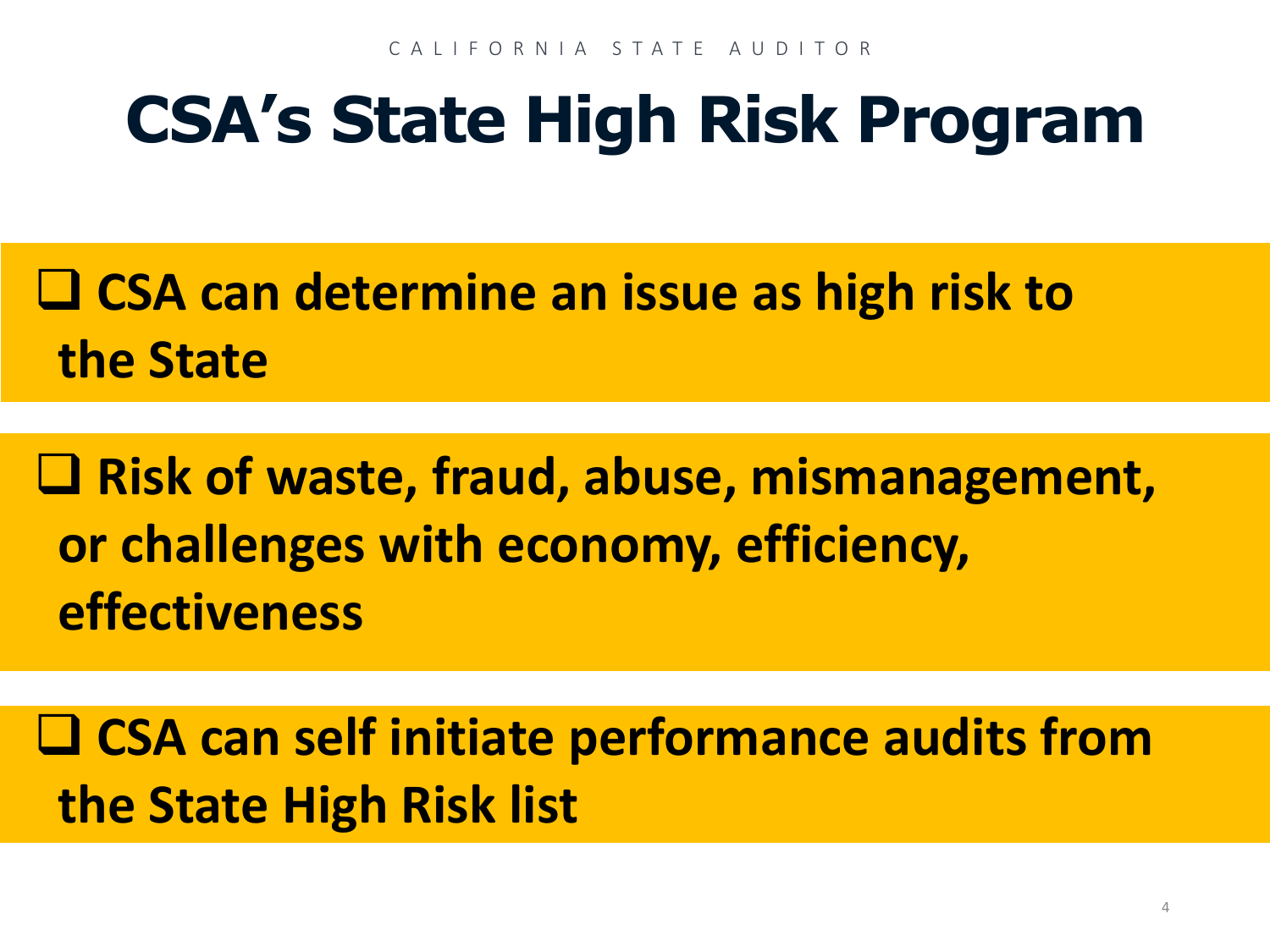CALIFORNIA STATE AUDITOR

## **Decision to Monitor COVID Funding**

### **Authority**

### **Expertise**

### **Opportunity**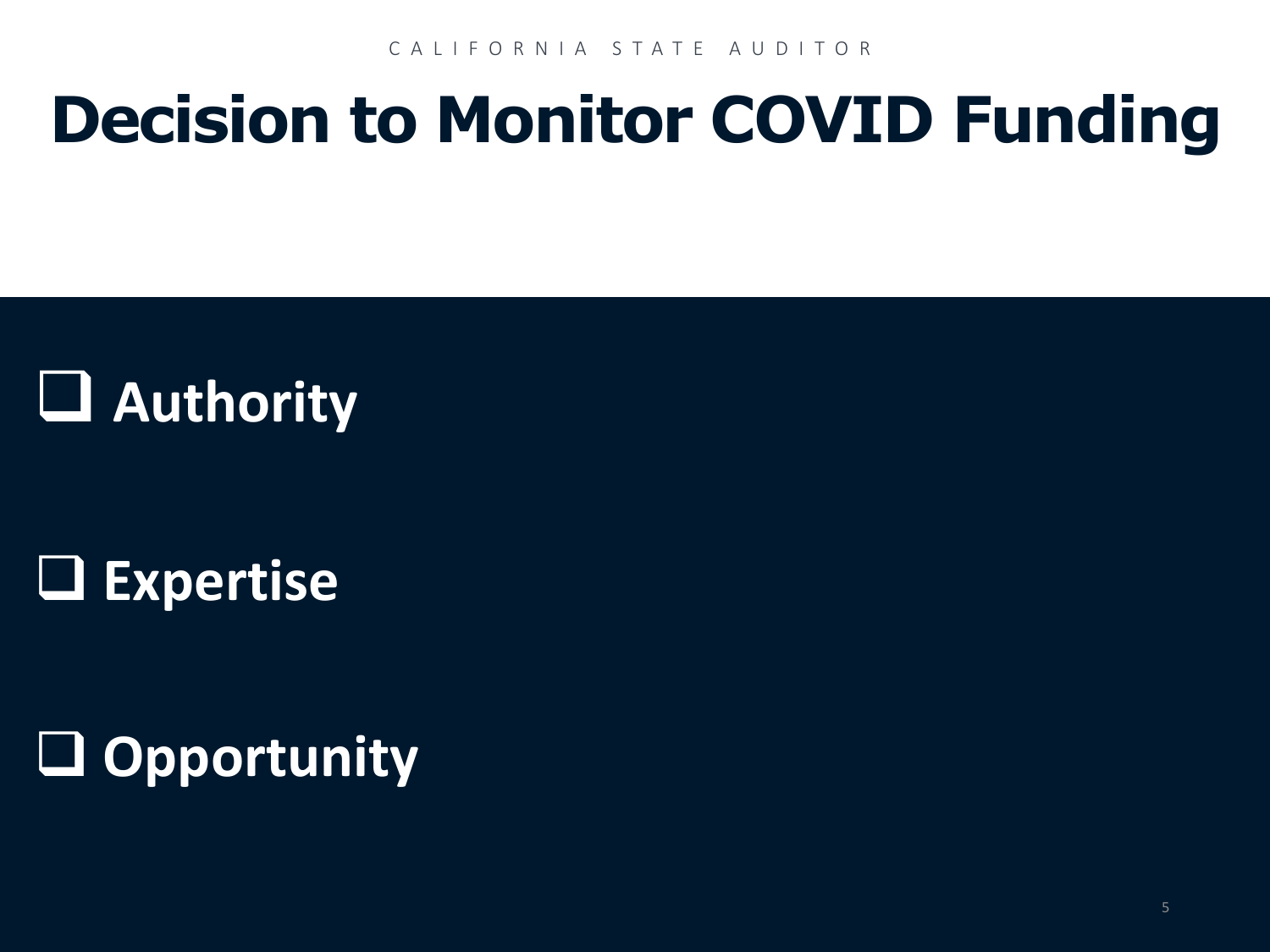## **High Risk Factors Considered**

- **Covid-19 funding is significant**
- **Programs expanded/changed**
- **New programs/limited guidance**
- **Past audit findings at departments**
- **Urgency to spend funds**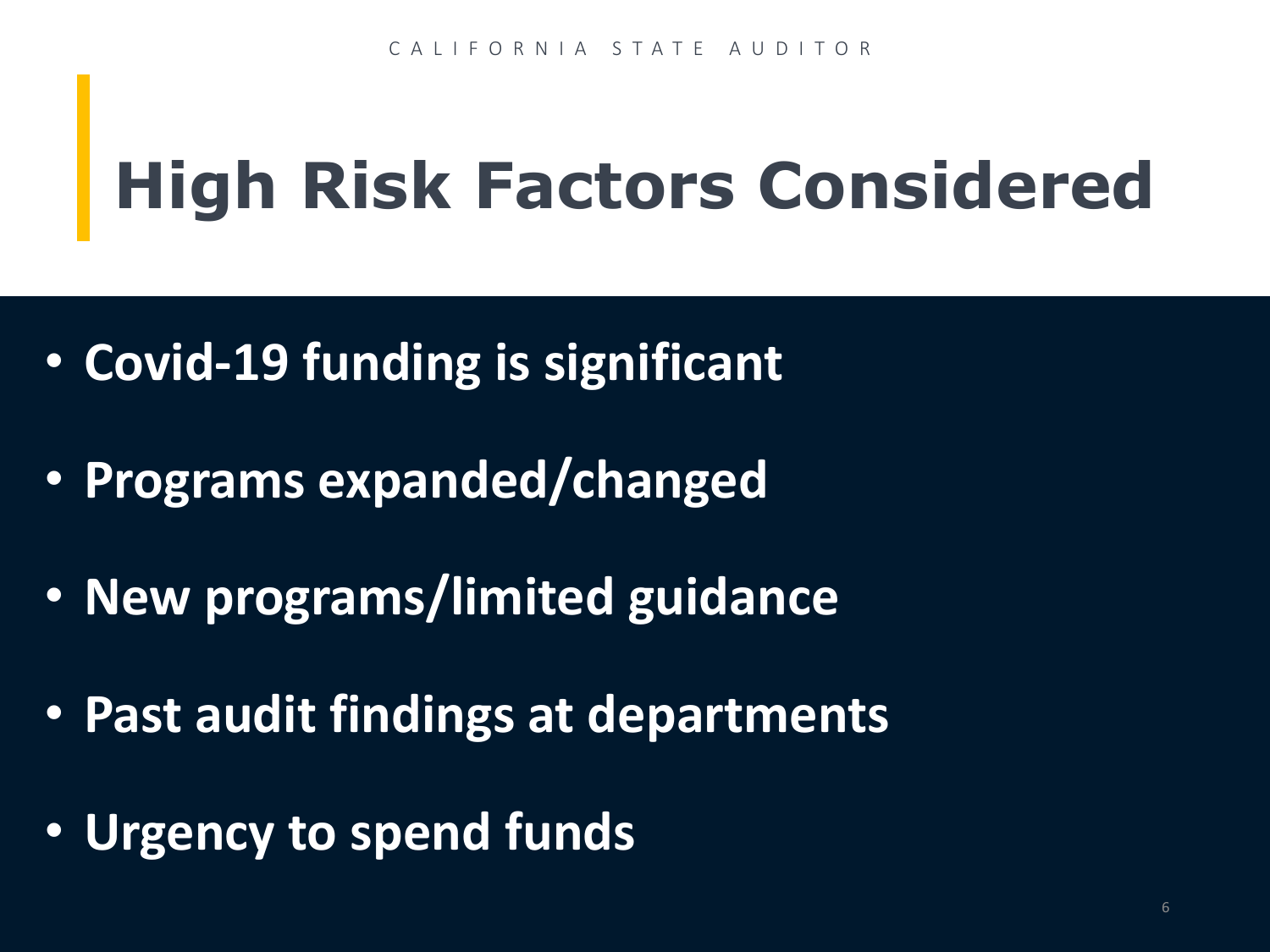# **Other Considerations**

- **Question of compliance**
- **Waste, fraud, and abuse**
- **Operational risk**
	- **Missed opportunities**
	- **Long-term harm to state economy**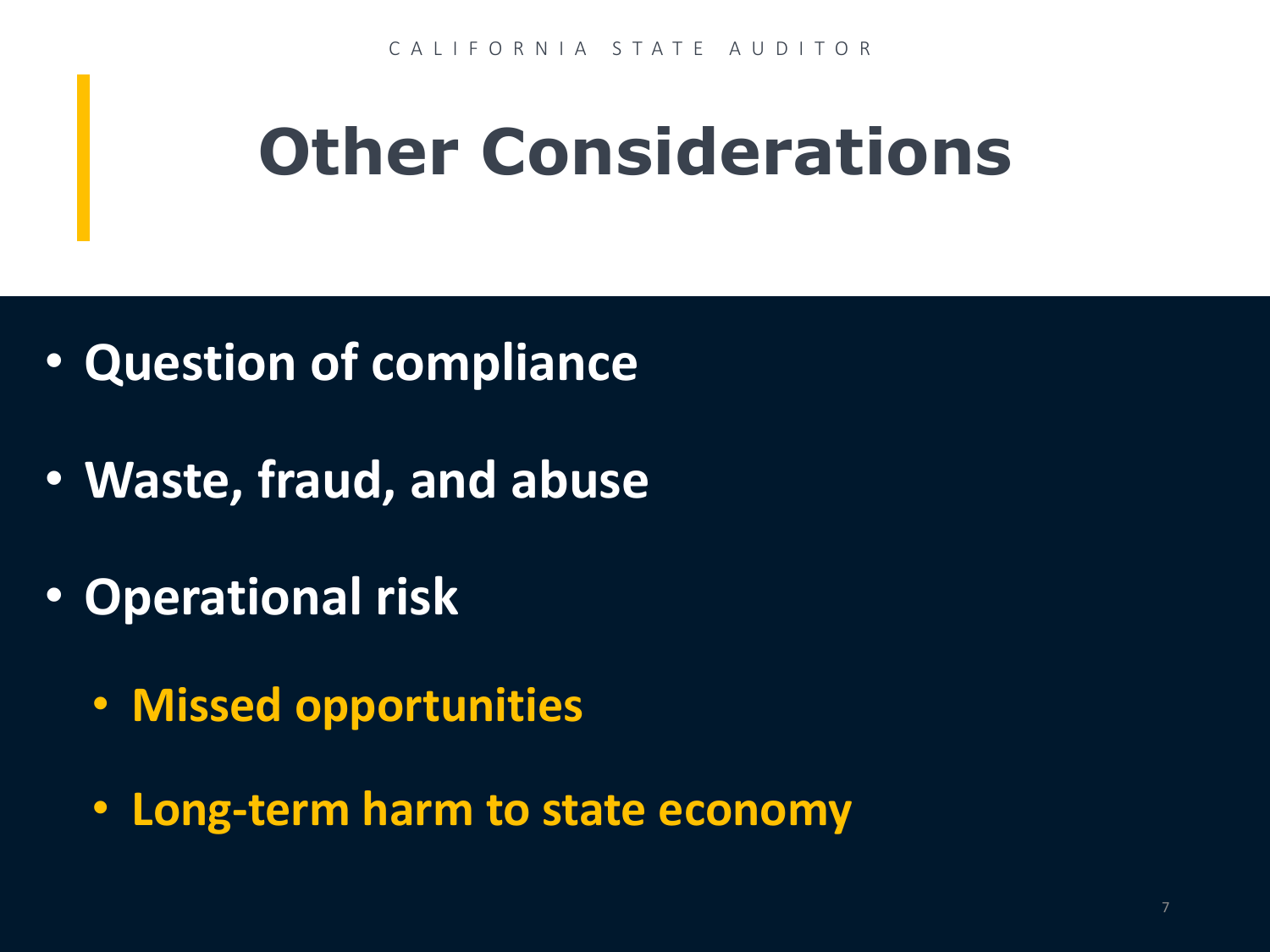## **State High Risk Assessment**

### **Likelihood of mismanagement of COVID-19 funds**

### **A substantial risk of serious detriment to State and its residents**

**Issue placed on our State High Risk list in August 2020**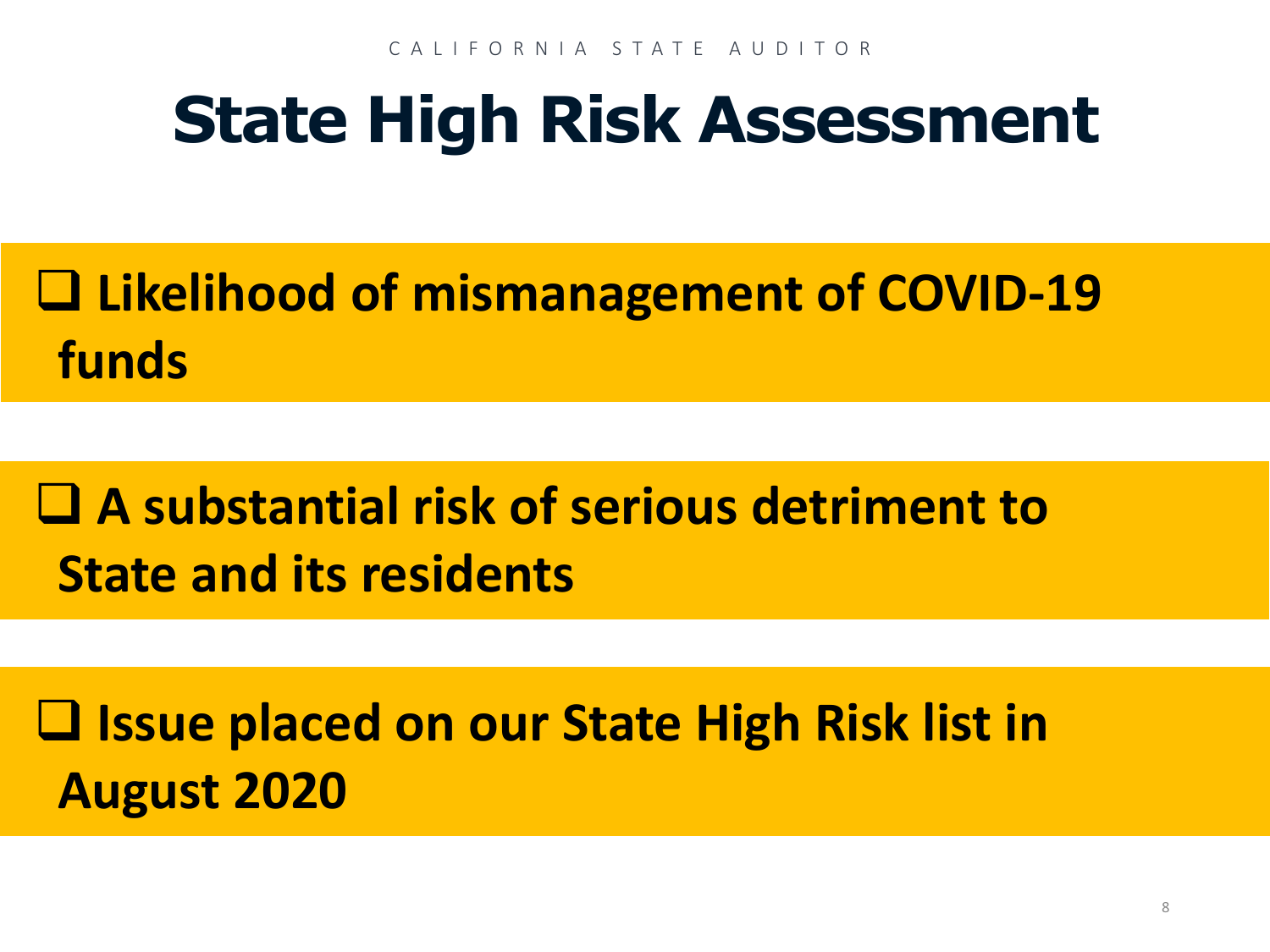## **Performance Audits Completed**

- **Coronavirus Relief Fund for cities and counties— \$1.8 B**
- **Epidemiology and Laboratory Capacity—\$555 M**
- **Emergency Solutions Grant—\$316 M**
- **Elementary and Secondary School Emergency Relief Fund and Governor's Emergency Education Relief—\$24 B**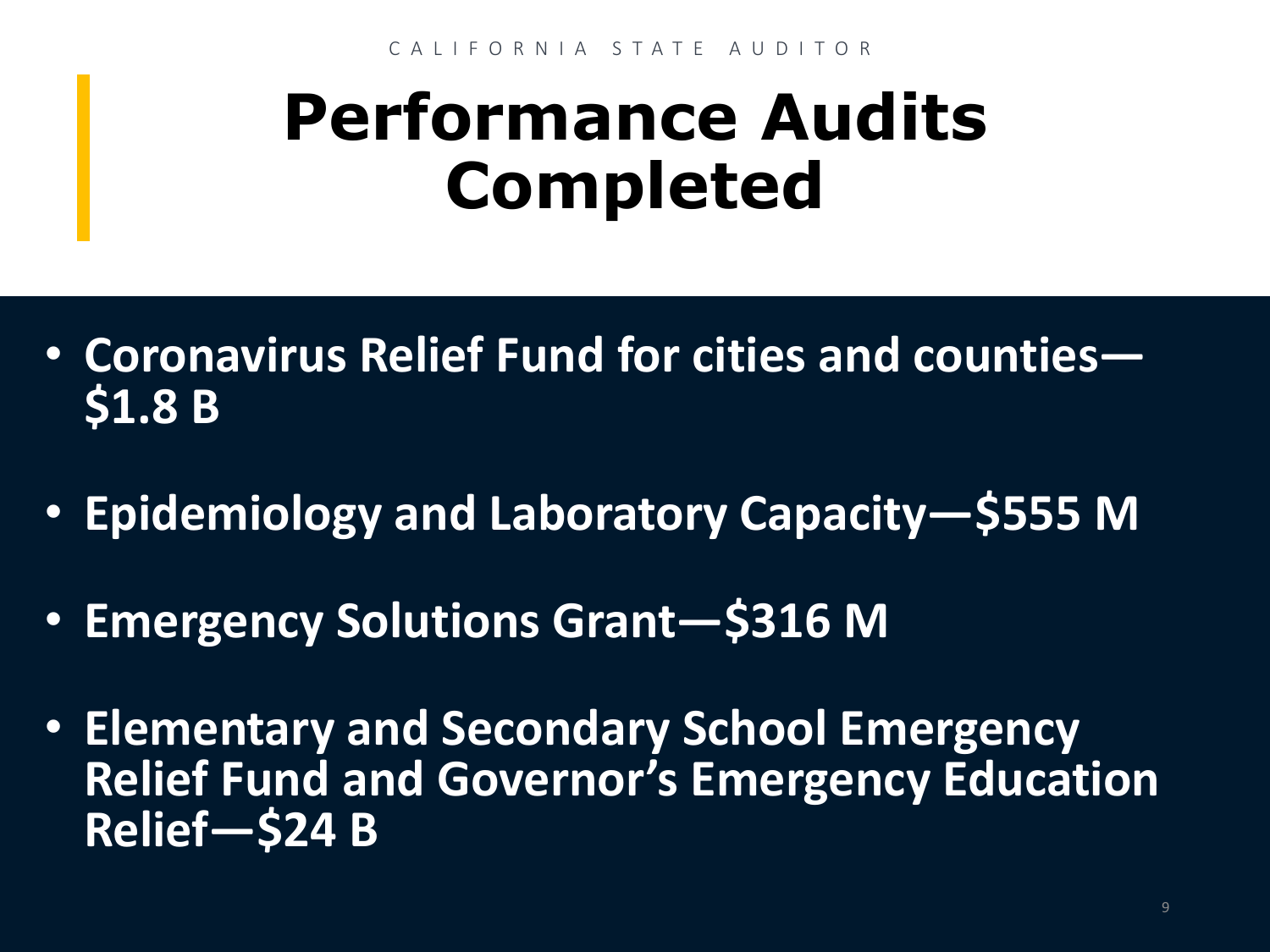# **Audits Completed (cont.)**

- **Coronavirus Emergency Supplemental Funds—\$59 M**
- **SNAP Emergency Allotments and Pandemic Electronic Benefit Transfer—\$9.4 B**
- **Emergency Rental Assistance—\$1.8 B**
- **Higher Education Emergency Relief Fund— \$4.4 B**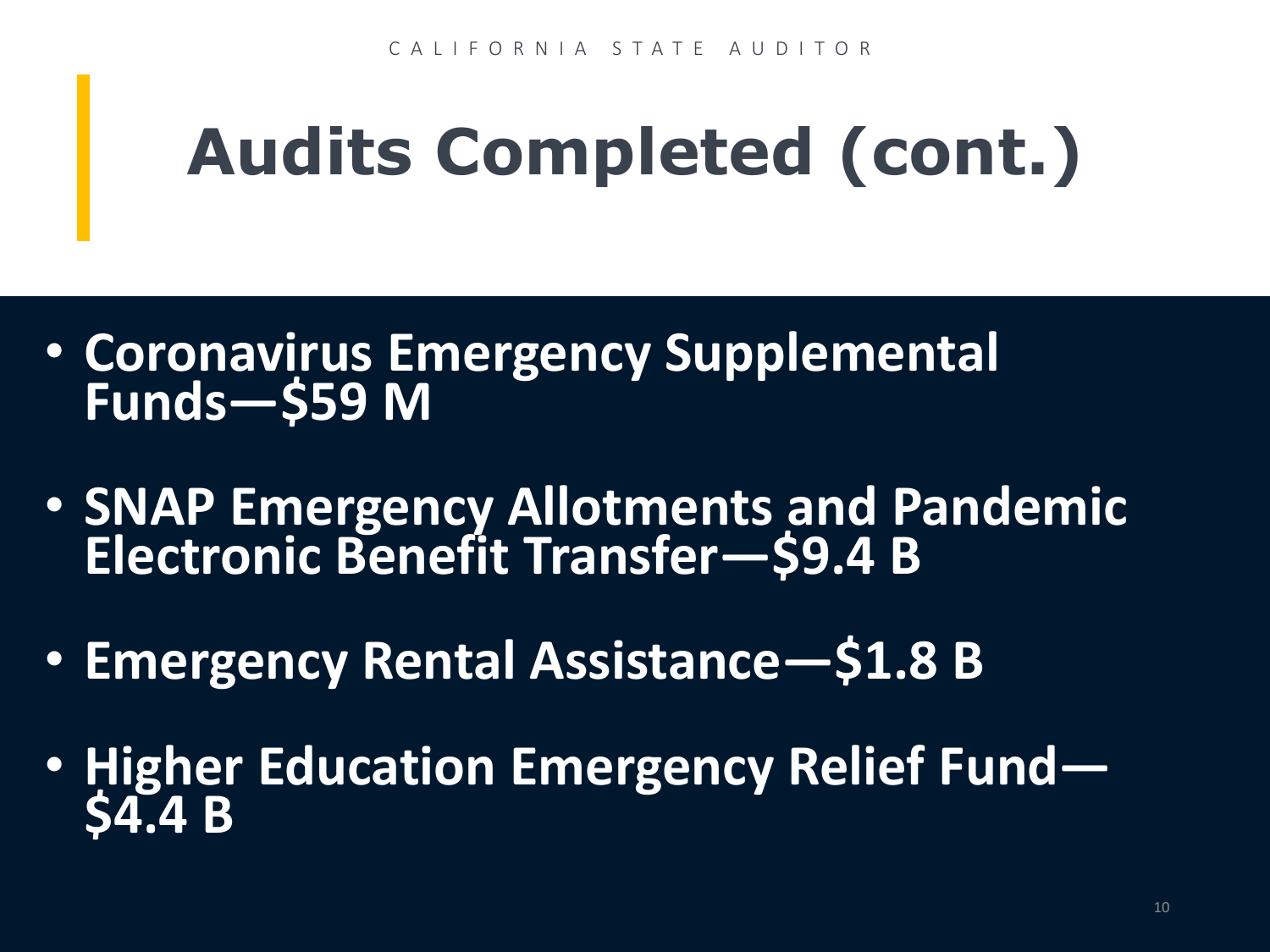## **Emergency Services Grant (ESG)**

- **Directed at individuals at risk of or experiencing homelessness**
- **Funding almost 30 times normal amount**

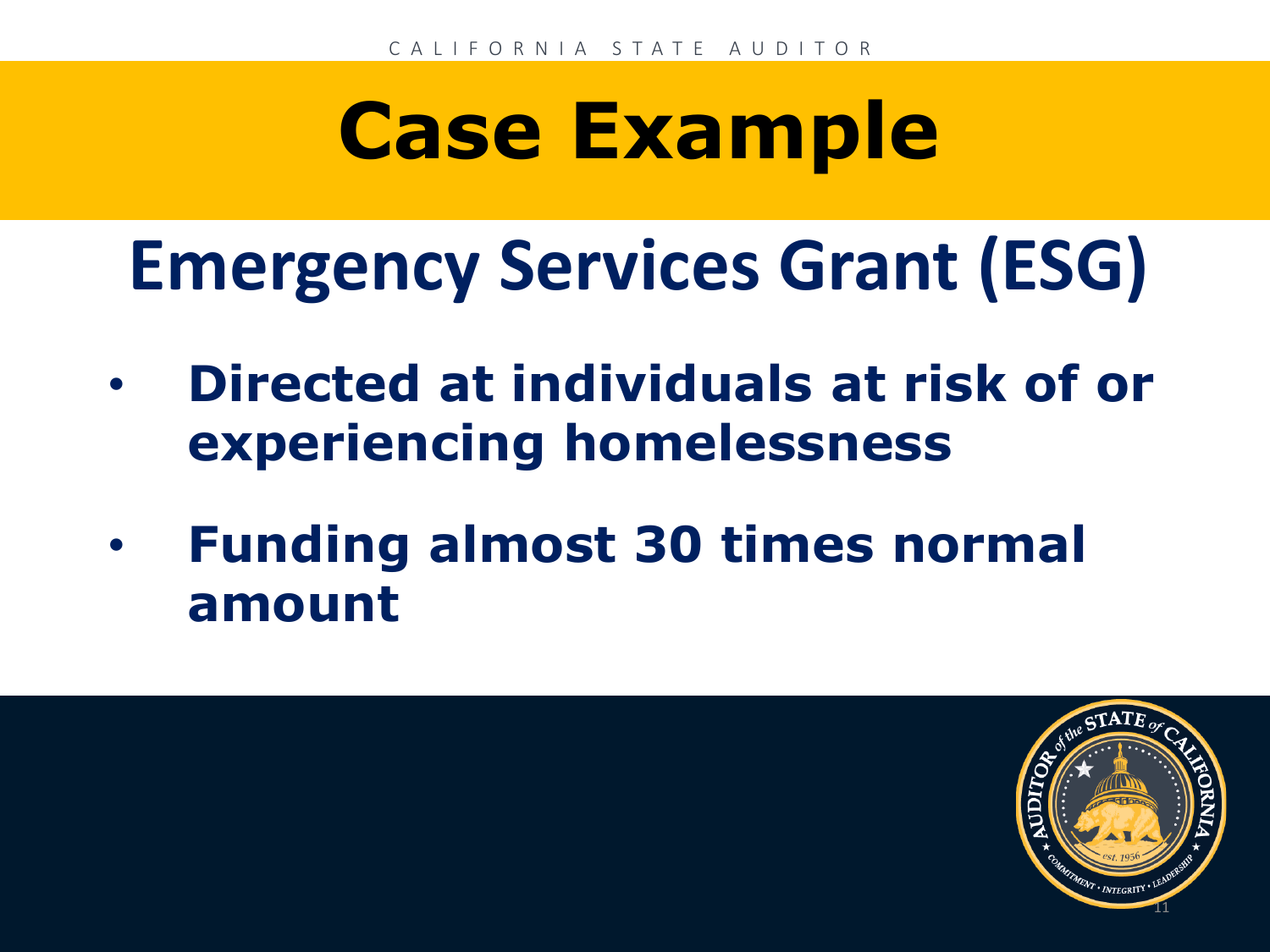# **Case Example (ESG)**

- **Funding moves from state to grantees and sub-grantees**
- **Significant delays in awarding funds**
- **Insufficient oversight and monitoring**

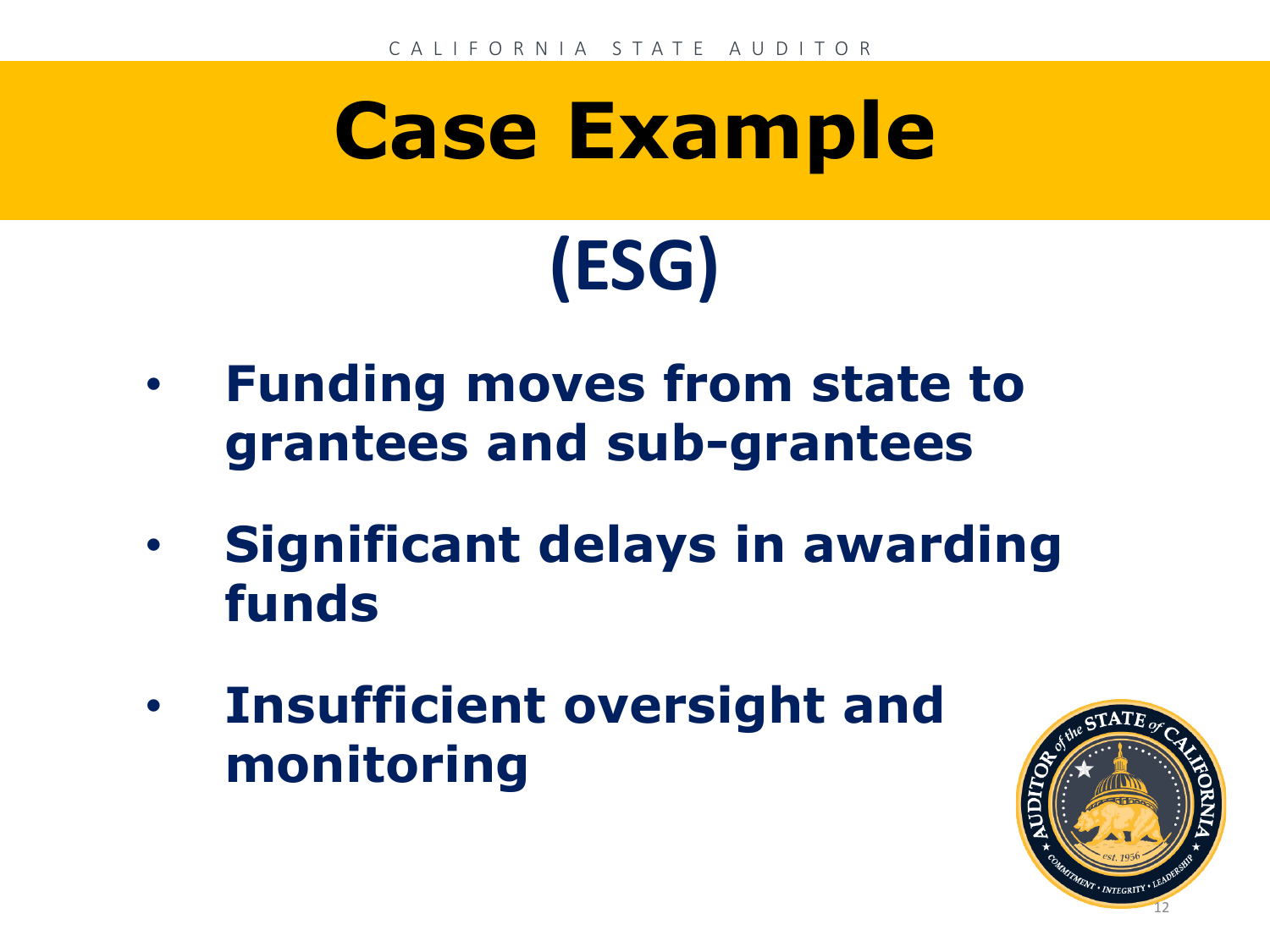# **K-12 and Higher Education emergency funding**

# **(ESSER, GEER, HERF)**

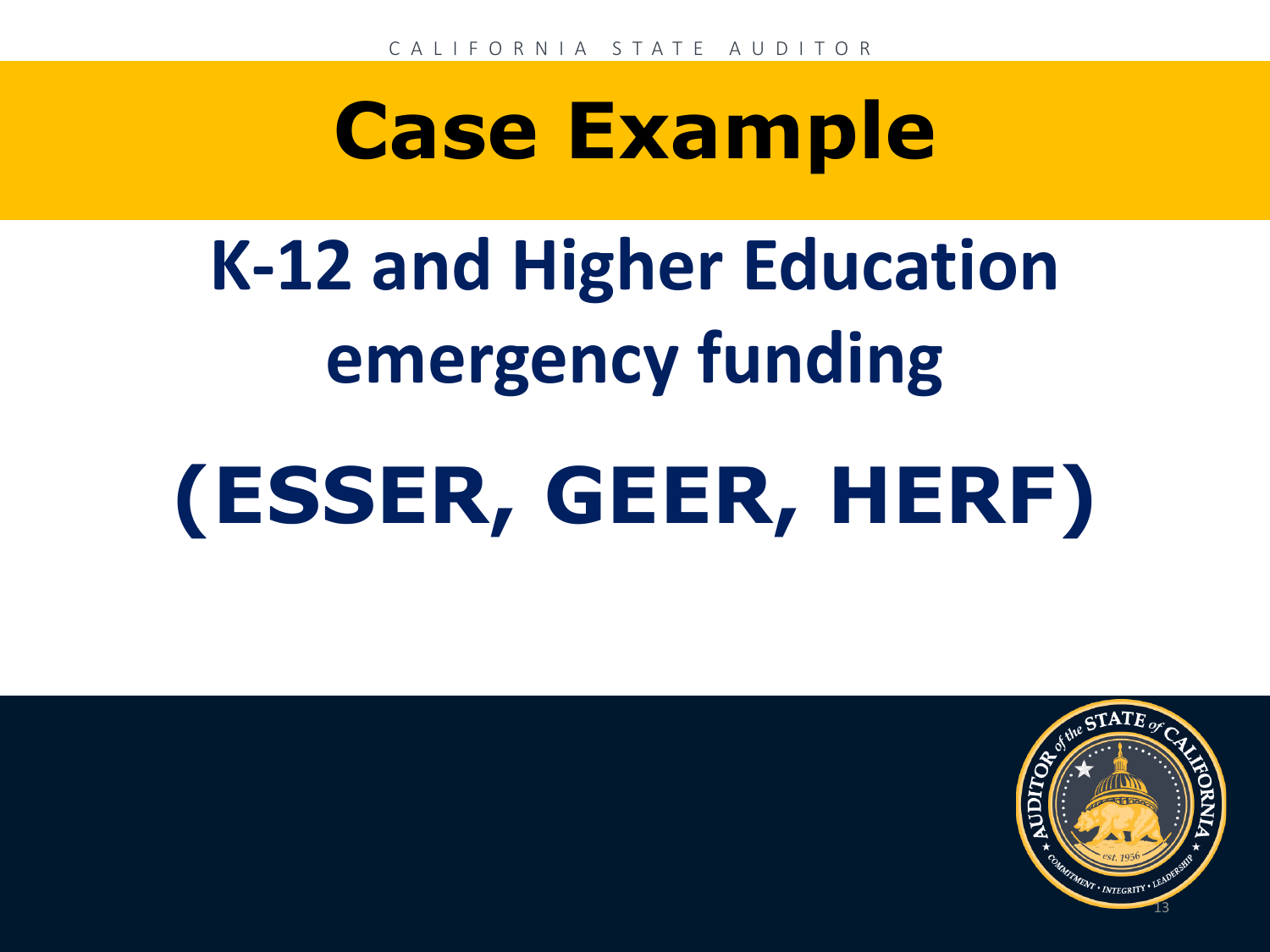### **(Education funding)**

- **\$24 billion allocated to CA for K-12 education**
- **\$7.4 billion for higher education**
- **Address effects of pandemic, assist return to in-person instruction**

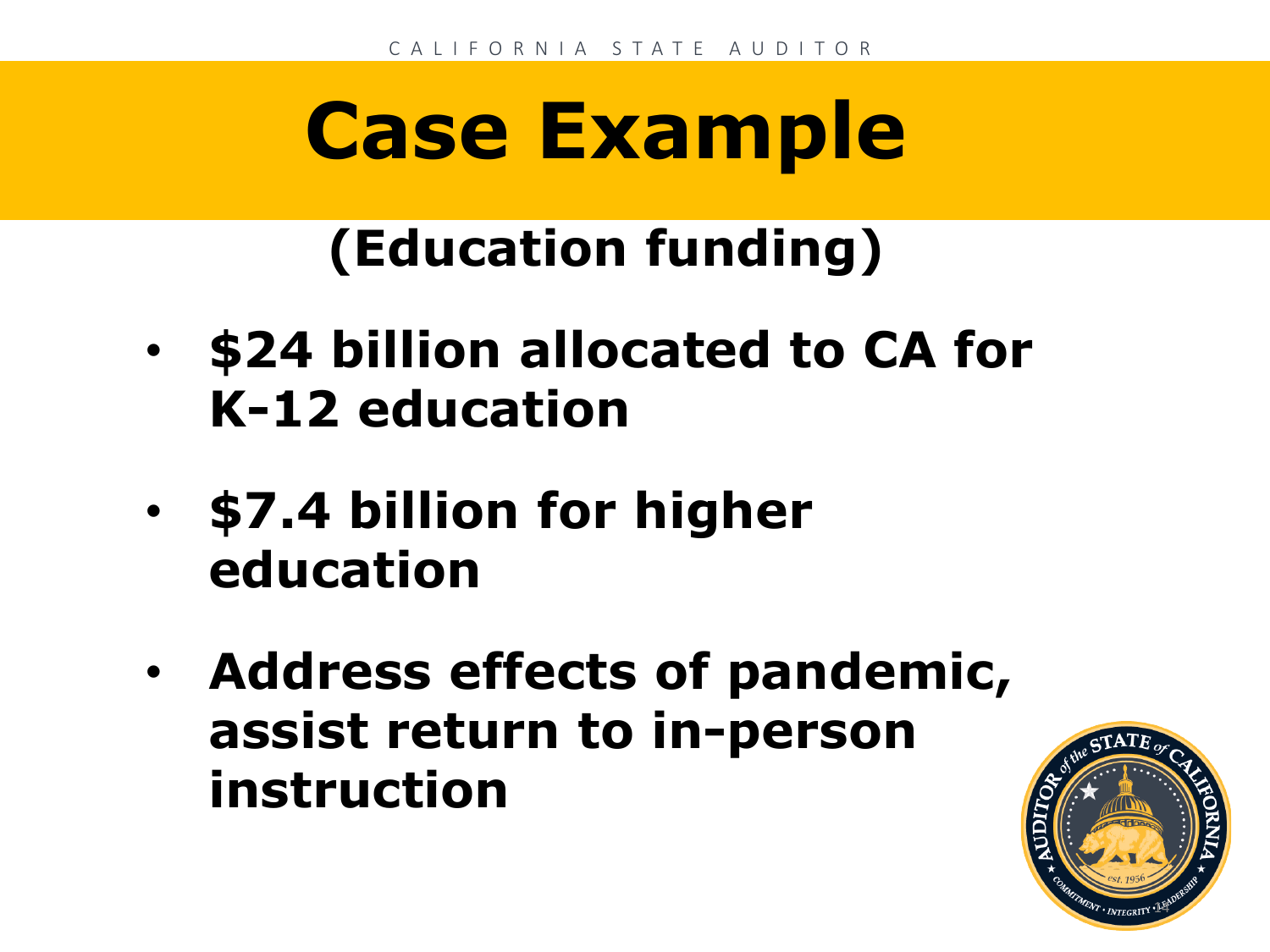### **(ESSER and GEER)**

- **Role of oversight entities**
- **Concerns about spending rates, efficiency, and consistency**
- **Insufficient monitoring**

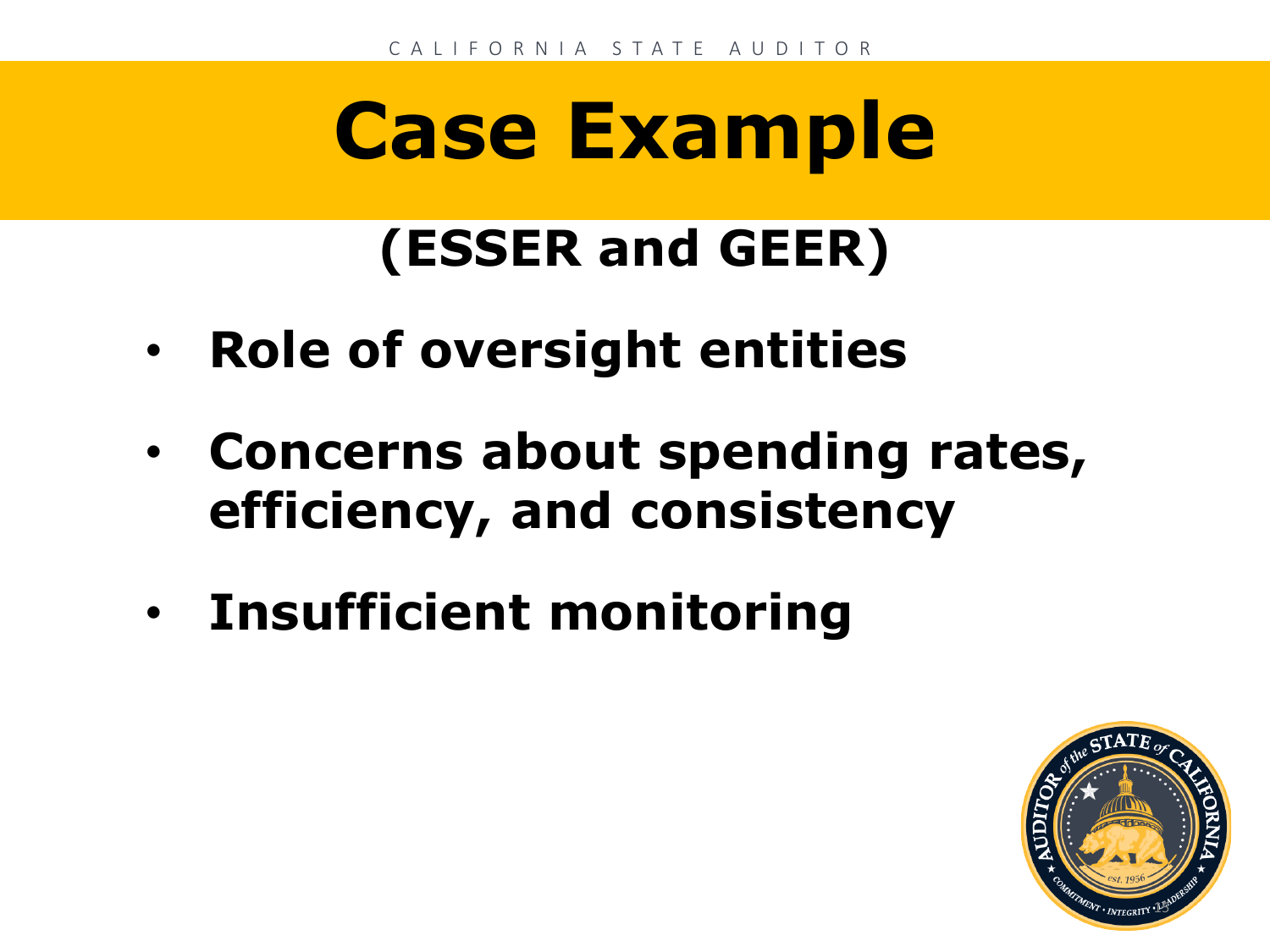# **Unemployment Insurance (UI) COVID Relief Funds**

**Mike Tilden**

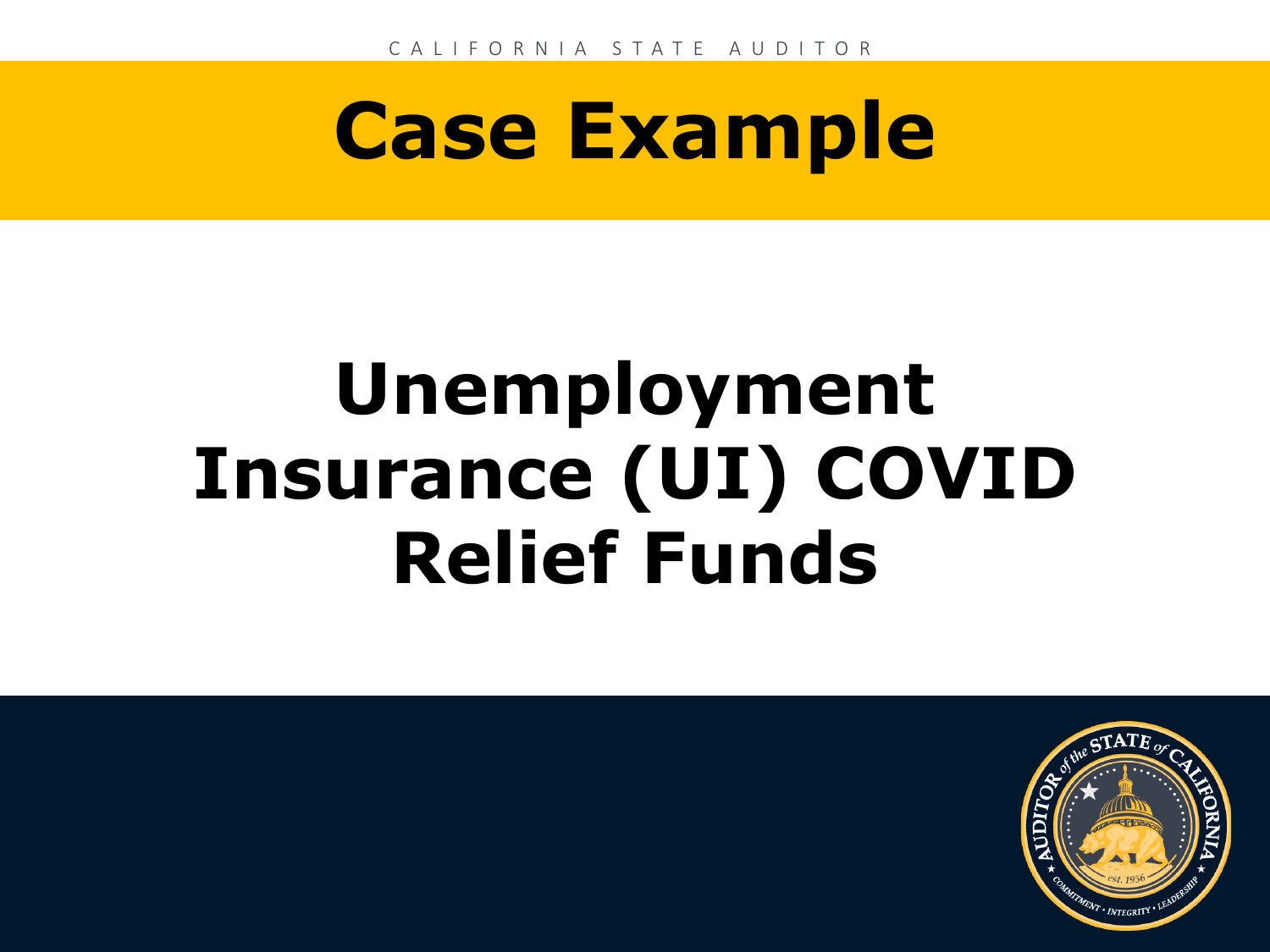## **UI Performance Audits**

#### **Weak controls allowed for widespread UI fraud, up to \$20 billion lost**

**Backlogs and delayed payment of UI benefits**

 $\Box$  **State was unprepared for the high volume of UI claims**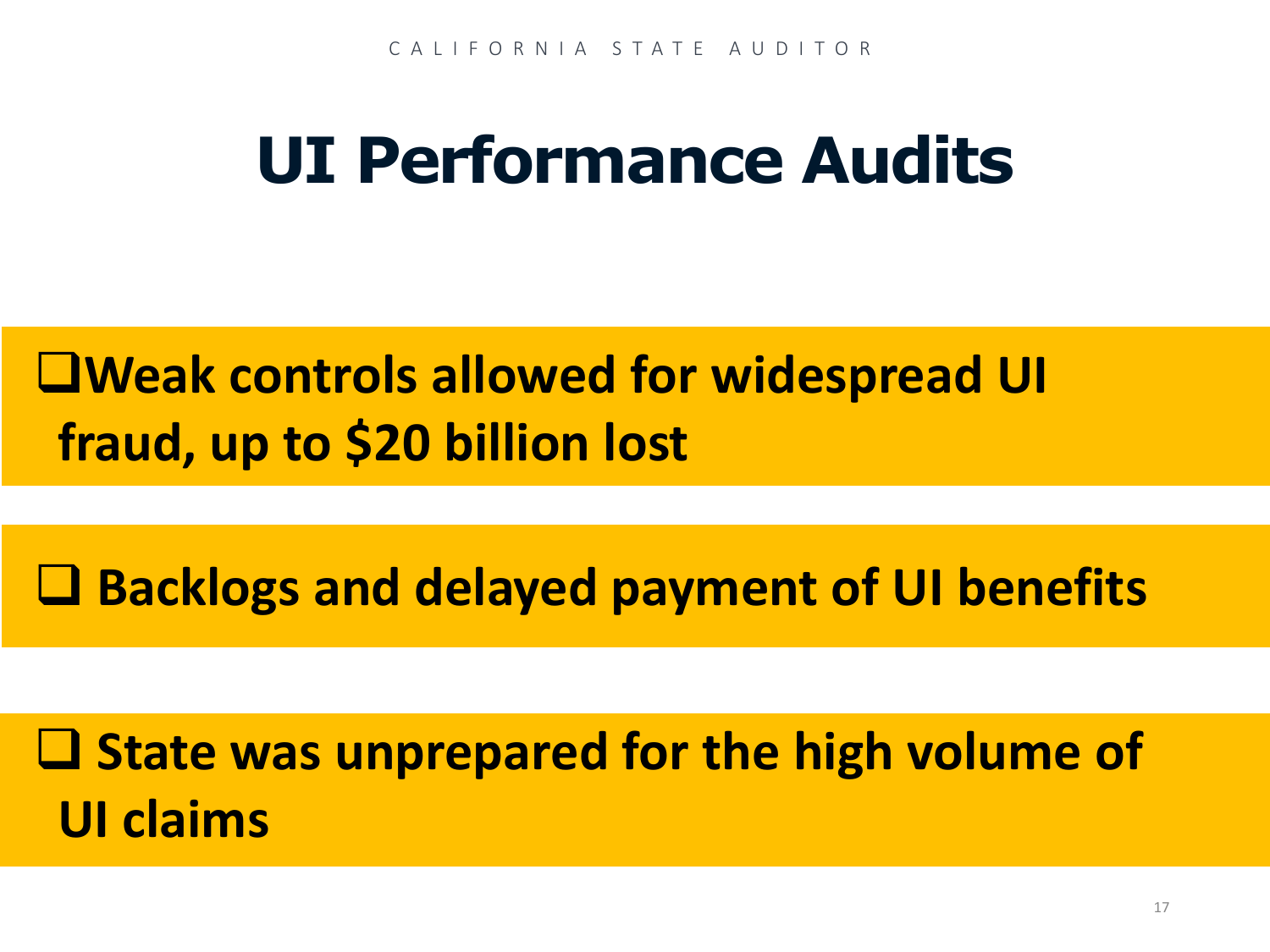## **Extensive UI Fraud**

- **Identity theft was rampant**
- **Multiple UI payments to persons living at the same address—up to 80 claims at one address**
- **Over \$800 million paid to UI claims filed under the names of inmates**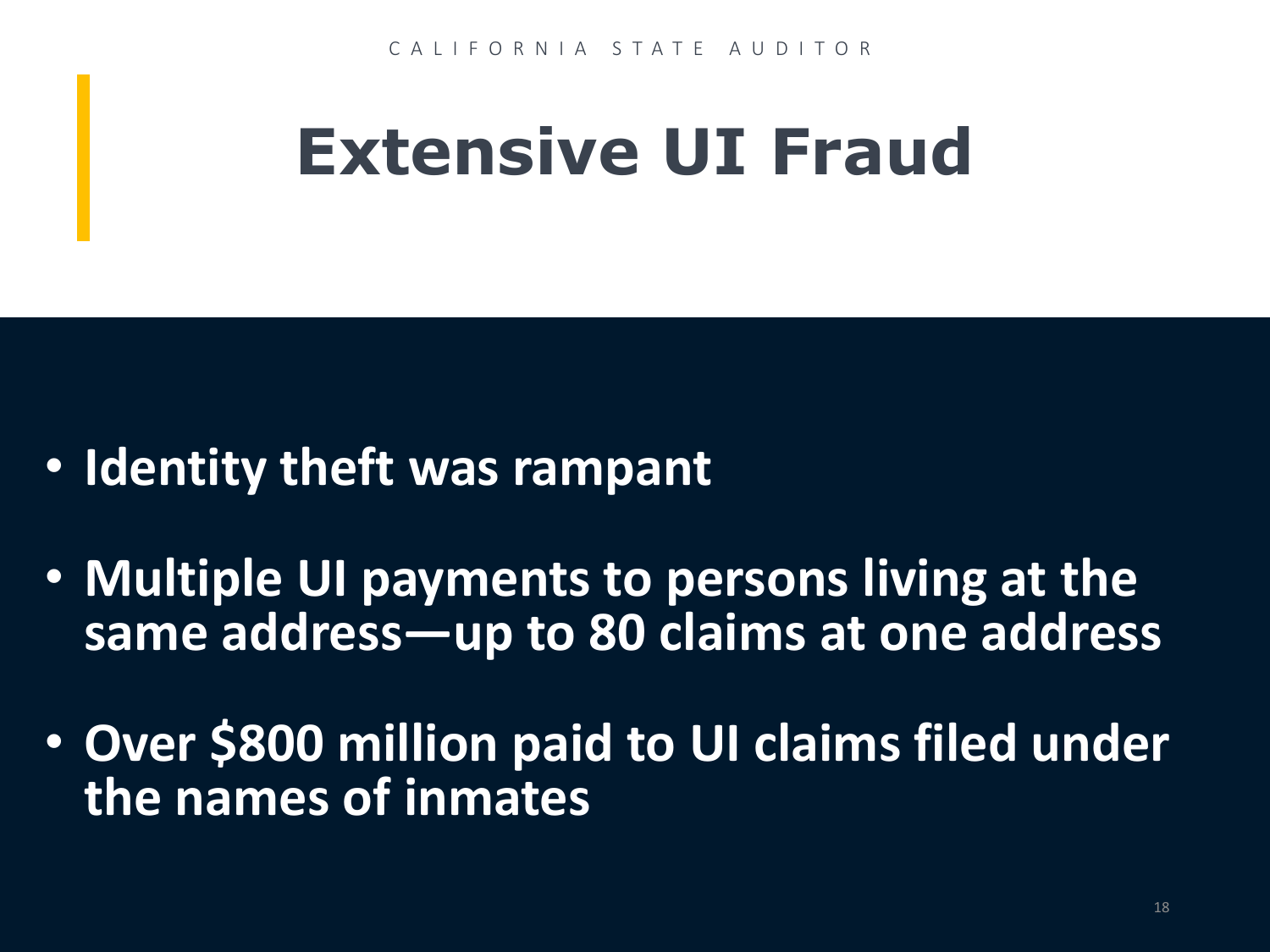# **Delayed UI Payments**

- **700,000 UI claims in backlog as of December 2020**
- **40% of all claims paid were paid late**
- **Staff needed to manually work 50% of UI claims to verify identity or employment**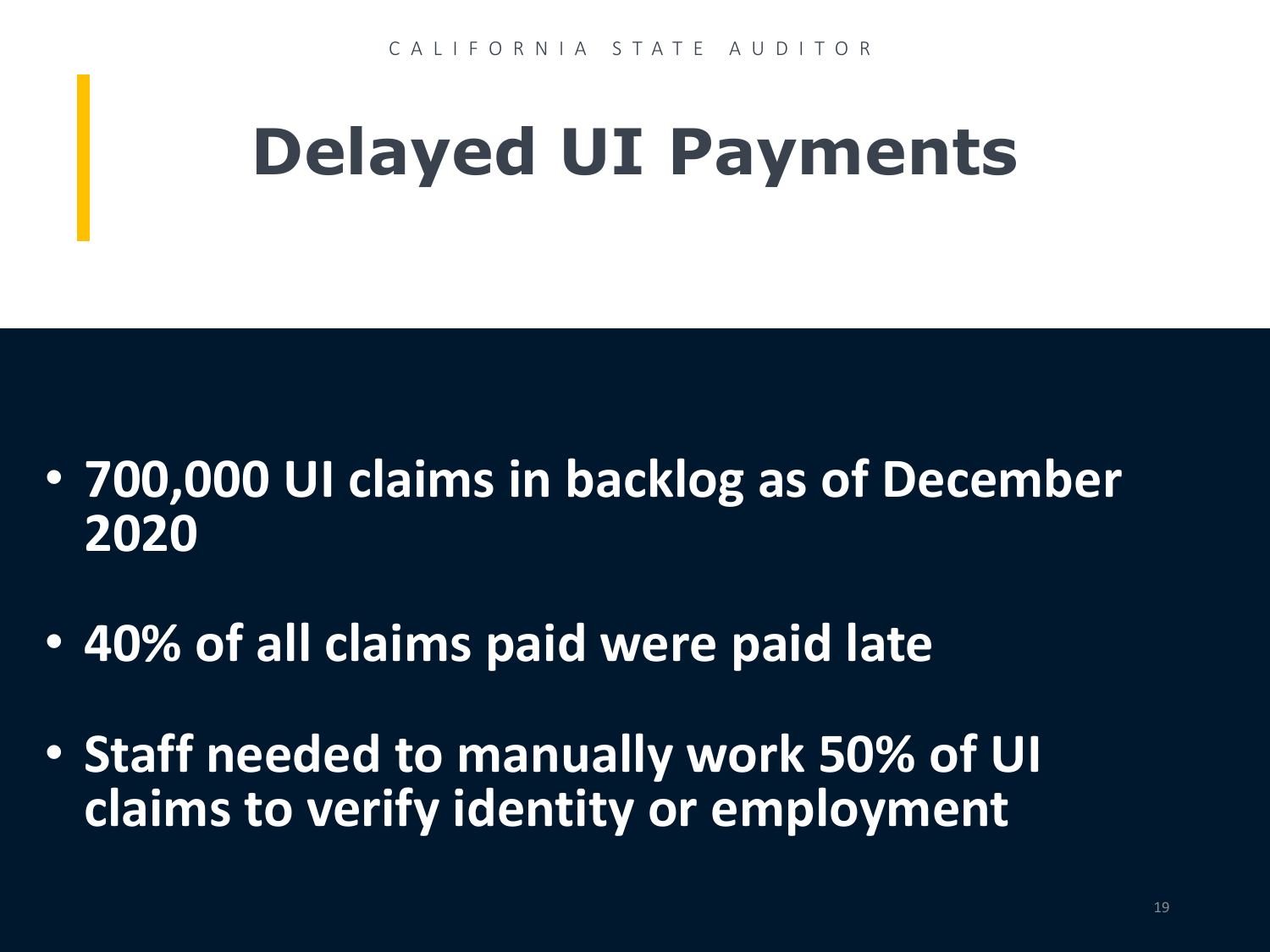### **California was Unprepared for the Volume of UI Claims**

- **No plan to ramp up services for a recession or other emergency**
- **Adding staff was difficult because of lengthy training period**
- **Call center was already dysfunctional, answering less than 7% of calls—falling to 1% in the pandemic**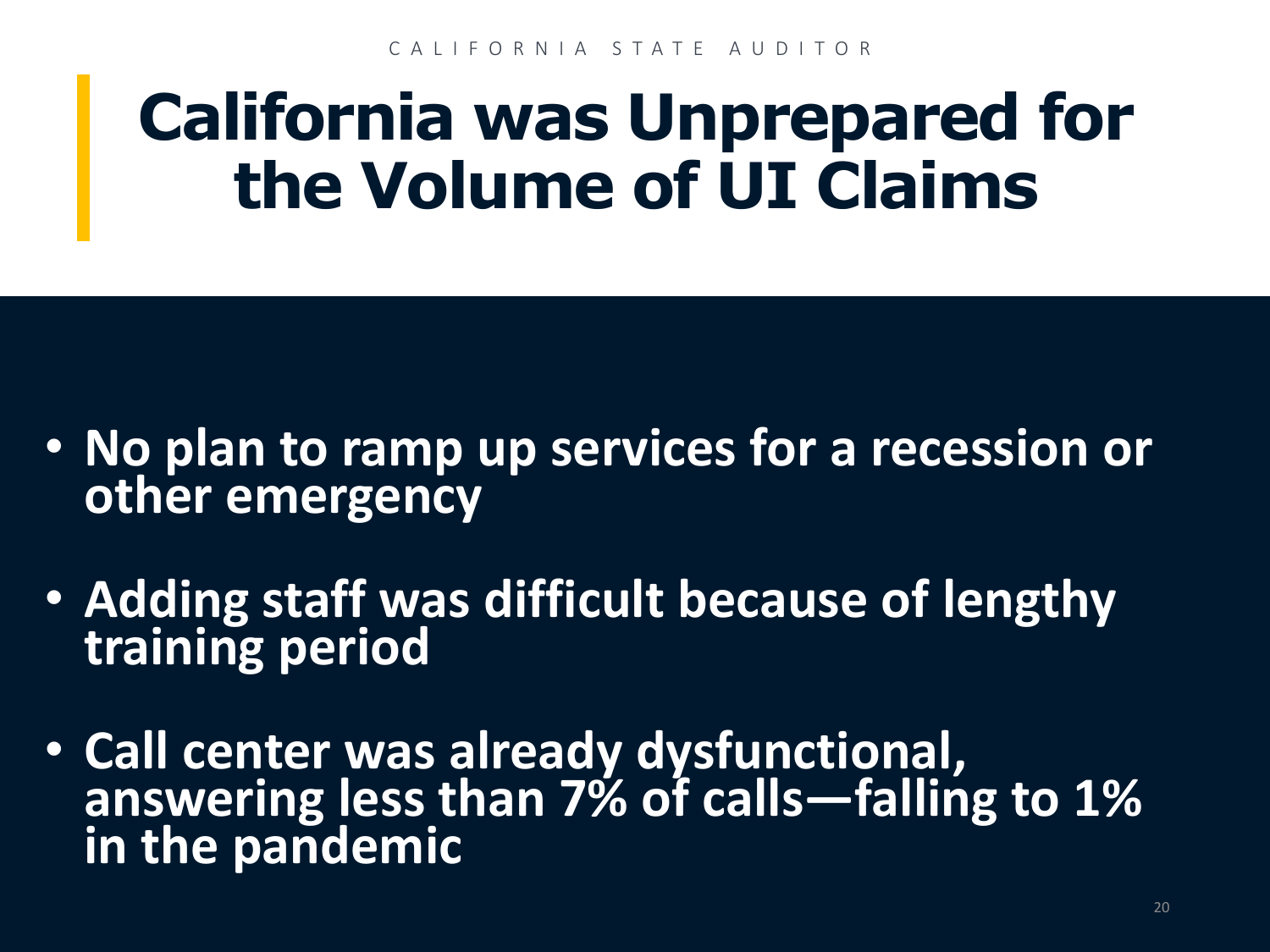### **UI Call Center Woes**



#### **Californians needed to call up to 10 times to reach a live person for assistance**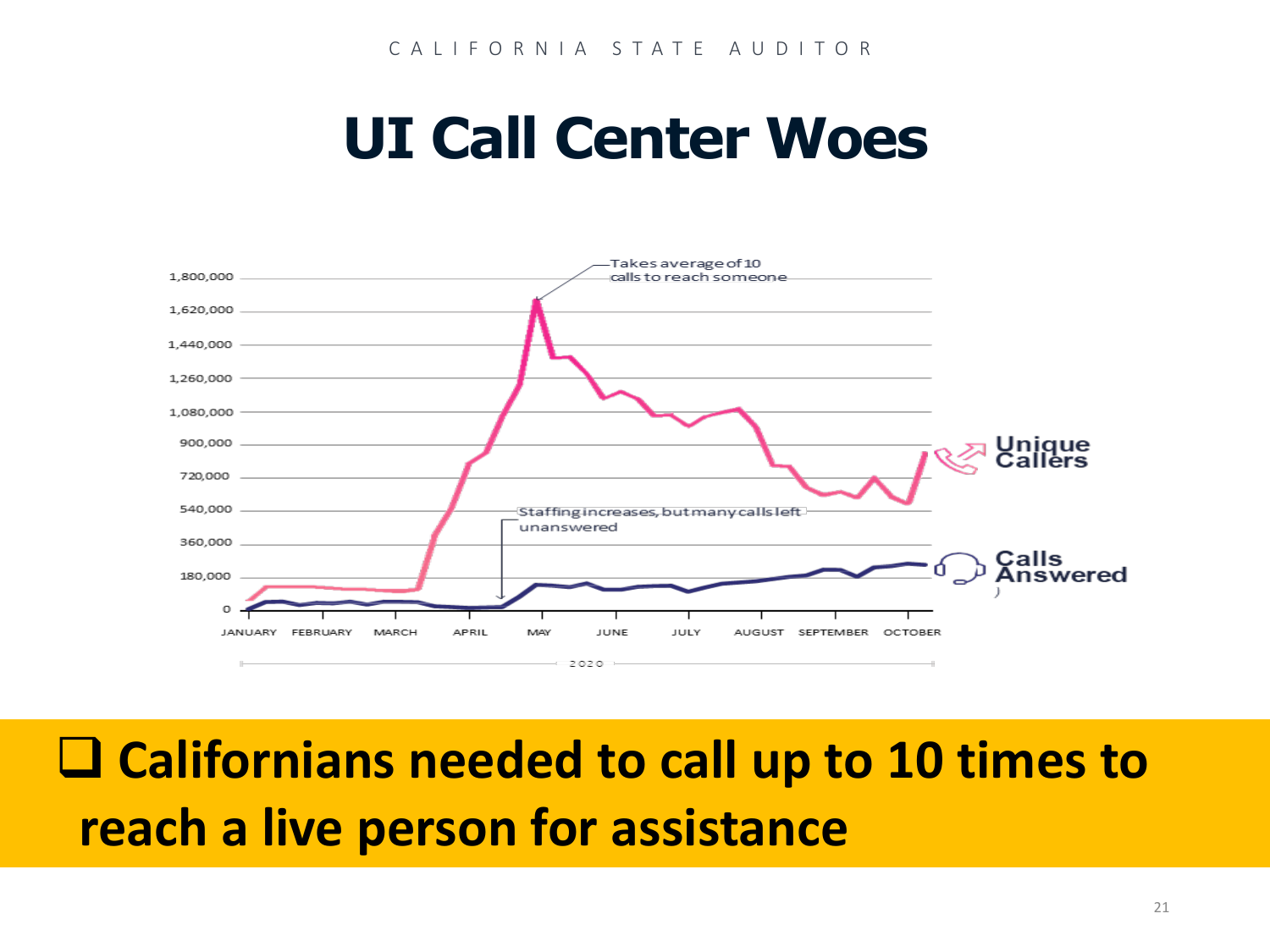CALIFORNIA STATE AUDITOR

## **Common Themes**

**Latate departments unprepared for the large inflow of federal COVID-19 funding**

**Slow distribution of funds despite urgency and short deadlines to spend**

**Weak state oversight of local government spending**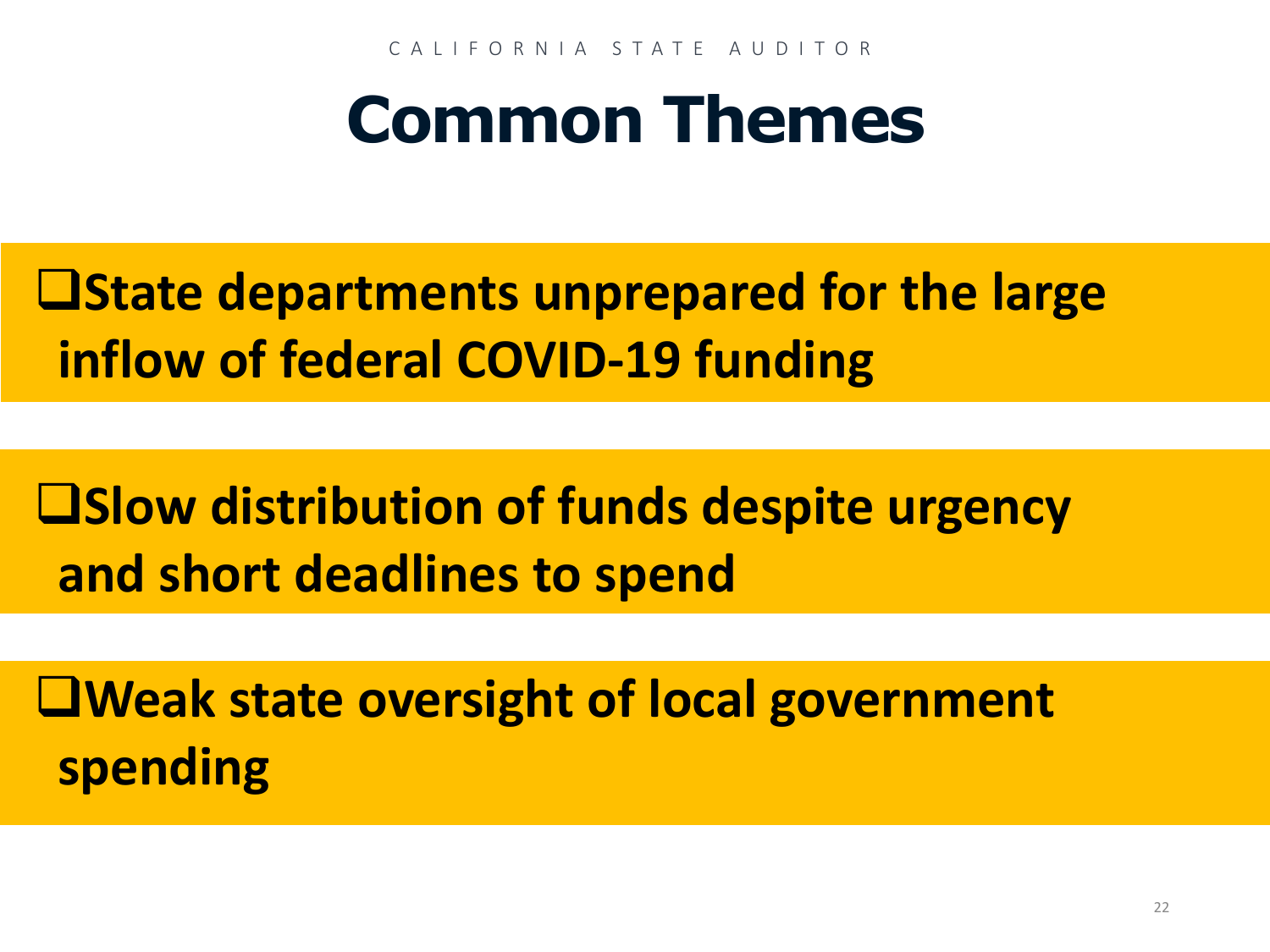# **CSA Ongoing Monitoring**

- **State departments must provide updates on recommendations every 90 days**
- **Continued analysis and risk assessment of CRRSA and ARPA funding**
	- **State Fiscal Relief Fund (\$27 billion) and local equivalents**
- **Possible future audits of federal COVID-19 funding**